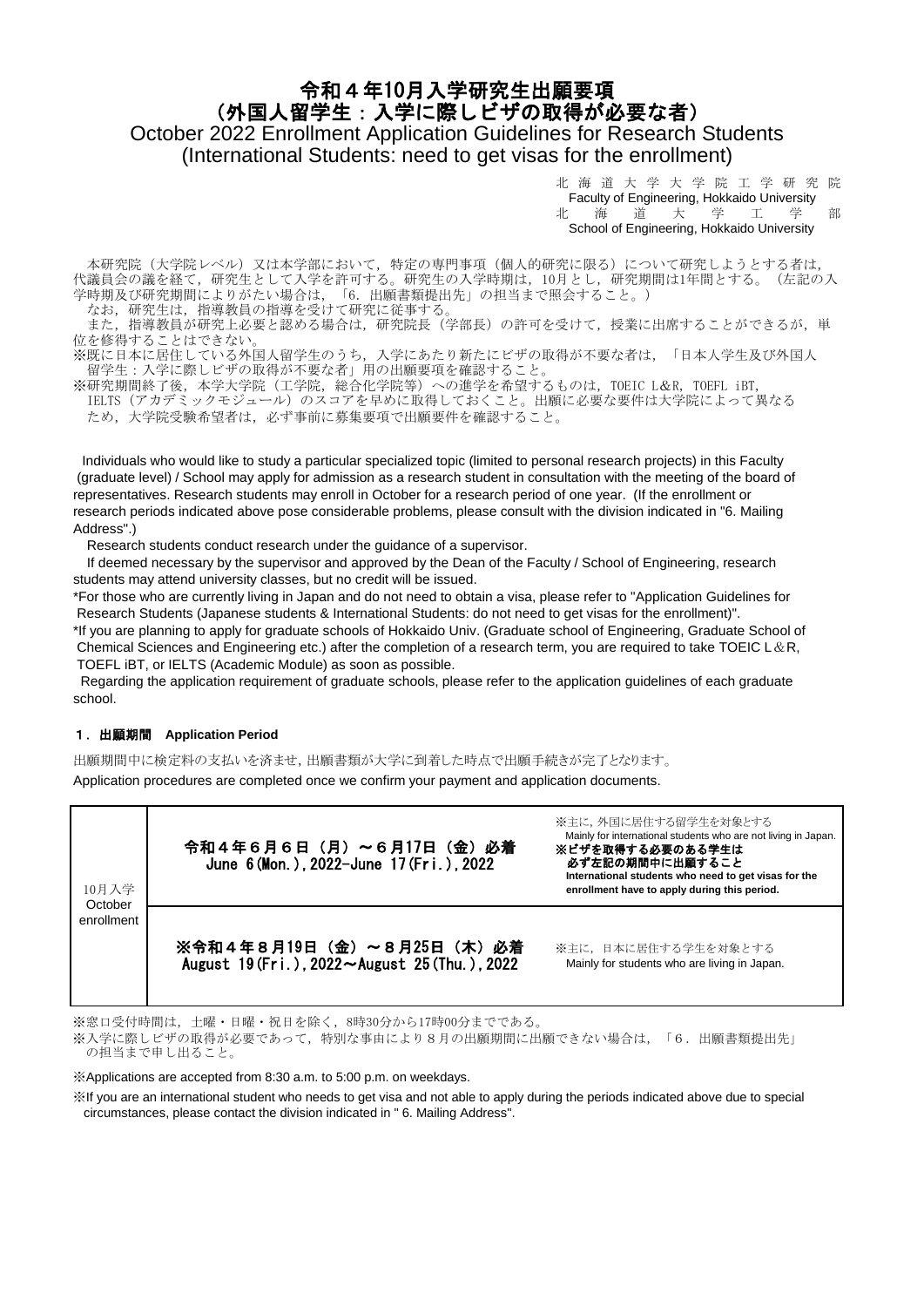#### 2.出願手順 **Application Procedures**

①下記のウェブサイトを参考に,指導を希望する教員に連絡し,受入の内諾を得る。

https://www.eng.hokudai.ac.jp/graduate/division/faculty/

②「内諾」を得たら、5月27日 (金) までに国際企画事務室 (kokusai@eng.hokudai.ac.jp) にメールをする。

③指導予定教員に,研究生受入確認書への記入・捺印を依頼する。指導予定教員及び部門長(コース長)の署名・確認印を受 けた研究生受入確認書をメールで受け取り、印刷する。

④検定料をインターネット出願サイトにて支払う。検定料支払確認メールを印刷し,他の出願書類とともに出願書類一式を 「6.出願書類提出先」に「1.出願期間」の期間中に必着するよう郵送する。出願期間初日は10時00分から,最終日は 17時00分まで支払いが可能。(詳細は,「4.費用について①検定料」を参照。)

※入学の可否(入学が認められた者については、入学に必要な手続きの案内を含む)については、7月下旬までに通知する。 (8月の出願期間に出願した者における入学の可否については,9月下旬までに通知する。)

①Refer to the website below, contact your prospective supervisor, and get the consent of acceptance from him/her. (English) https://www.eng.hokudai.ac.jp/english/division/index.php

②After getting the consent of acceptance from your prospective supervisor, send an email to " 6.Mailing Address " by **May 27** to inform us of it.

③Fill in the required information on the Confirmation for Research Student and ask your prospective supervisor to send the completed form with signatures and seals back to you via email. Then print it.

④Pay examination fee through our application website. Once you receive the form (scanned copy) via email, send all the required documents to "6. Mailing Address" via post mail within the application period. Payment can be made through the application website from 10:00 a.m. of the first day to 5:00 p.m. of the last day of the application period. (For details, please refer to "4.Expenses ①Examination fee")

※The result of application will be announced to the applicants by the end of July via email. For those who get permission of the enrollment will also receive the information for the required procedures including the visa application.

 (The result of application will be announced to the applicants by the end of September for those who apply during the period of August.)

#### 3.出願書類 **Application Materials**

 全ての書類は,日本語または英語で書かれていなければならない。証明書等書類の原本が日本語又は英語以外の言語で書かれて いる場合は,公的な和訳又は英訳の原本を添付しなければならない。

All documents must be written in Japanese or English. If the original document is written in another language, an original of Japanese or English official translation with official seal must be attached.

|                                      | 出願書類<br>Document                                                                         | 摘要<br>Instructions                                                                                                                                                                                                                                                                                                                                                                                                                                                                                                                                                                                                                                                                          |
|--------------------------------------|------------------------------------------------------------------------------------------|---------------------------------------------------------------------------------------------------------------------------------------------------------------------------------------------------------------------------------------------------------------------------------------------------------------------------------------------------------------------------------------------------------------------------------------------------------------------------------------------------------------------------------------------------------------------------------------------------------------------------------------------------------------------------------------------|
| 全員提出<br>Required for<br>all students | 研究生入学願書・履歴書<br>Application for Research Student, Curriculum<br>Vitae                     | •本学所定の様式に記入し、提出すること。<br>• 出願前に必ず指導予定教員の承諾を得ること。<br>. Complete and submit the university's prescribed forms.<br>. Be sure to obtain consent of acceptance from your prospective<br>supervisor before applying.                                                                                                                                                                                                                                                                                                                                                                                                                                                                               |
|                                      | 研究生受入確認書<br><b>Confirmation for Research Student</b>                                     | •本学所定の様式を使用し、提出すること。<br>・出願前に必ず指導予定教員から取り付けること。<br>· Use and submit the university's prescribed form.<br>· Be sure to obtain the form from your prospective supervisor before<br>applying.                                                                                                                                                                                                                                                                                                                                                                                                                                                                                                  |
|                                      |                                                                                          | 【中国以外の教育機関出身の出願者】<br><applicants are="" expected="" graduate<br="" graduated="" to="" who="">from a university in any country/region other than China&gt;</applicants>                                                                                                                                                                                                                                                                                                                                                                                                                                                                                                                      |
|                                      | 卒業・修了 (見込) 証明書〔原本〕<br>Certificate of (expected) graduation/ completion<br>(The original) | ・本学工学院(工学研究科)及び工学部出身者は提出不要。<br>・外国人留学生は発行機関が原本証明した学位記のコピーに<br>よる提出も可とする。<br>・卒業・修了見込証明書を提出した者は、入学が許可された<br>場合、入学手続き時に卒業・修了証明書が必要になるため<br>予め用意すること。<br>・証明書の原本が日本語又は英語以外の言語で書かれている<br>「当該言語で書かれた証明書の原本」と「公的な<br>場合は,<br>和訳又は英訳の原本」の両方を添付すること。                                                                                                                                                                                                                                                                                                                                                                                                                                                |
|                                      |                                                                                          | . Not required for graduates of Graduate School/ Faculty/ School<br>of Engineering, Hokkaido University.<br>. A photocopy of the diploma, certified as original by the issuing<br>institution, is acceptable.<br>· If you submit a certificate of expected graduation at the time of<br>application, you need to submit a certificate of graduation at the<br>time of admission procedure. Please prepare it before admission.<br>. If the transcript is issued in a language other than Japanese or<br>English, please submit the original transcript in your native<br>language and the original Japanese or English translation<br>certified by an issuing institution or public notary. |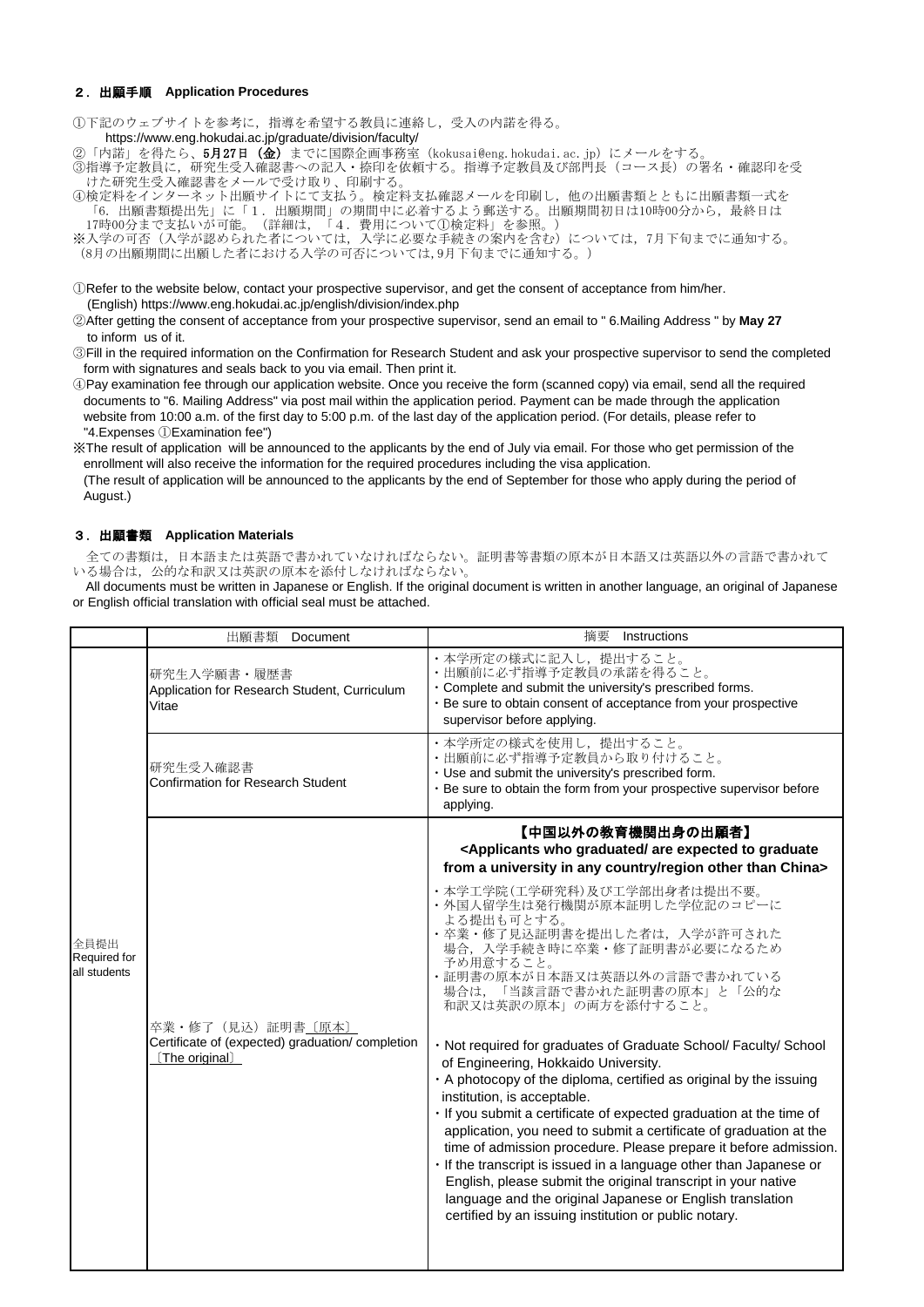|              |                                                                                         | 【中国の教育機関出身の出願者】<br><applicants are="" expected="" graduate<br="" graduated="" to="" who="">from Chinese University&gt;</applicants>                                                                                                                                                                                                                                                                                                                                                                                                                                            |
|--------------|-----------------------------------------------------------------------------------------|--------------------------------------------------------------------------------------------------------------------------------------------------------------------------------------------------------------------------------------------------------------------------------------------------------------------------------------------------------------------------------------------------------------------------------------------------------------------------------------------------------------------------------------------------------------------------------|
|              |                                                                                         | ・出願時に大学等を卒業している者は,中国教育部学位与研究生<br>教育発展中心 (CDGDC) が発行する学位の認証書 (中国語)<br>を申請し、印刷したものを提出すること。<br>CDGDCアドレス: http://www.cdgdc.edu.cn/<br>・出願時に大学等に在学中の者は、CHSI (China Higher<br>Education Student Information and Career Center) が発行<br>する, 英語による「Online Verification Report(学籍在线验<br>证报告)」を申請し、印刷したものを提出すること。<br>CHSI $\mathcal{T}$ $\mathcal{F} \cup \mathcal{F}$ : https://www.chsi.com.cn/<br>※CDGDC 及びCHSIの証明書発行には時間がかかる場合がある<br>ので、時間に余裕を持って請求すること。<br>・CHSI発行の「Online Verification Report(学籍在线验证报告)」<br>を提出した者は、入学が許可された場合、入学手続き時にCDGDC<br>発行の学位の認証書(中国語)が必要になるため予め用意する<br>こと。 |
|              |                                                                                         | ● Applicants who already graduated<br>Necessary documents: Online verification diploma from CDGDC                                                                                                                                                                                                                                                                                                                                                                                                                                                                              |
|              | 卒業・修了 (見込) 証明書 〔原本〕<br>Certificate of (expected) graduation/ completion                 | Please go to the website中国教育部学位与研究生教育発展中心                                                                                                                                                                                                                                                                                                                                                                                                                                                                                                                                      |
|              | [The original]                                                                          | (CDGDC) http://www.cdgdc.edu.cn/                                                                                                                                                                                                                                                                                                                                                                                                                                                                                                                                               |
|              |                                                                                         | and apply for an online verification diploma in Chinese (English<br>report is unavailable), and submit the photocopy of it.                                                                                                                                                                                                                                                                                                                                                                                                                                                    |
|              |                                                                                         | Applicants who are expected to graduate                                                                                                                                                                                                                                                                                                                                                                                                                                                                                                                                        |
| 全員提出         |                                                                                         | Necessary documents: Online verification report of student record<br>from CHESICC                                                                                                                                                                                                                                                                                                                                                                                                                                                                                              |
| Required for |                                                                                         | Please go to the website全国高等学校学生信息諮詢与就業指導中心                                                                                                                                                                                                                                                                                                                                                                                                                                                                                                                                    |
| all students |                                                                                         | (CHESICC) https://www.chsi.com.cn/en/,                                                                                                                                                                                                                                                                                                                                                                                                                                                                                                                                         |
|              |                                                                                         | and apply for an online verification report (学籍在线验证报告) of<br>student record in English, and submit the photocopy of it.<br>X Please apply for it well in advance as it may take about one<br>month.                                                                                                                                                                                                                                                                                                                                                                            |
|              |                                                                                         | If you submit "Online verification report of student record"<br>in Chinese issued by CHESICC" at the time of application,<br>you need to submit "Online verification diploma" in Chinese<br>issued by CDGDC at the time of admission procedure.<br>Please prepare it before admission.                                                                                                                                                                                                                                                                                         |
|              | 研究計画書<br>Research plan                                                                  | ・本学所定の様式に日本語または英語で記入し、提出すること。<br>Fill out the university's prescribed forms in Japanese or English<br>and submit it.                                                                                                                                                                                                                                                                                                                                                                                                                                                           |
|              | 検定料支払完了通知のコピー<br>Photocopy of Notice of Completion of<br><b>Examination Fee Payment</b> | •検定料納付後に登録したメールアドレスに届く<br>「支払完了通知」をプリントアウトしたものを提出。<br>「4.費用について1検定料」を参照すること。<br>・文部科学省国費外国人留学生は不要。<br>· Submit the photocopy of the e-mail "Notice of Completion of<br>Examination Fee Payment" which you will receive after the payment.<br>· Please refer to "4. Expenses 1 Examination fee".<br>· Not required to Japanese Government (MEXT) Scholarship<br>Student.                                                                                                                                                                                                        |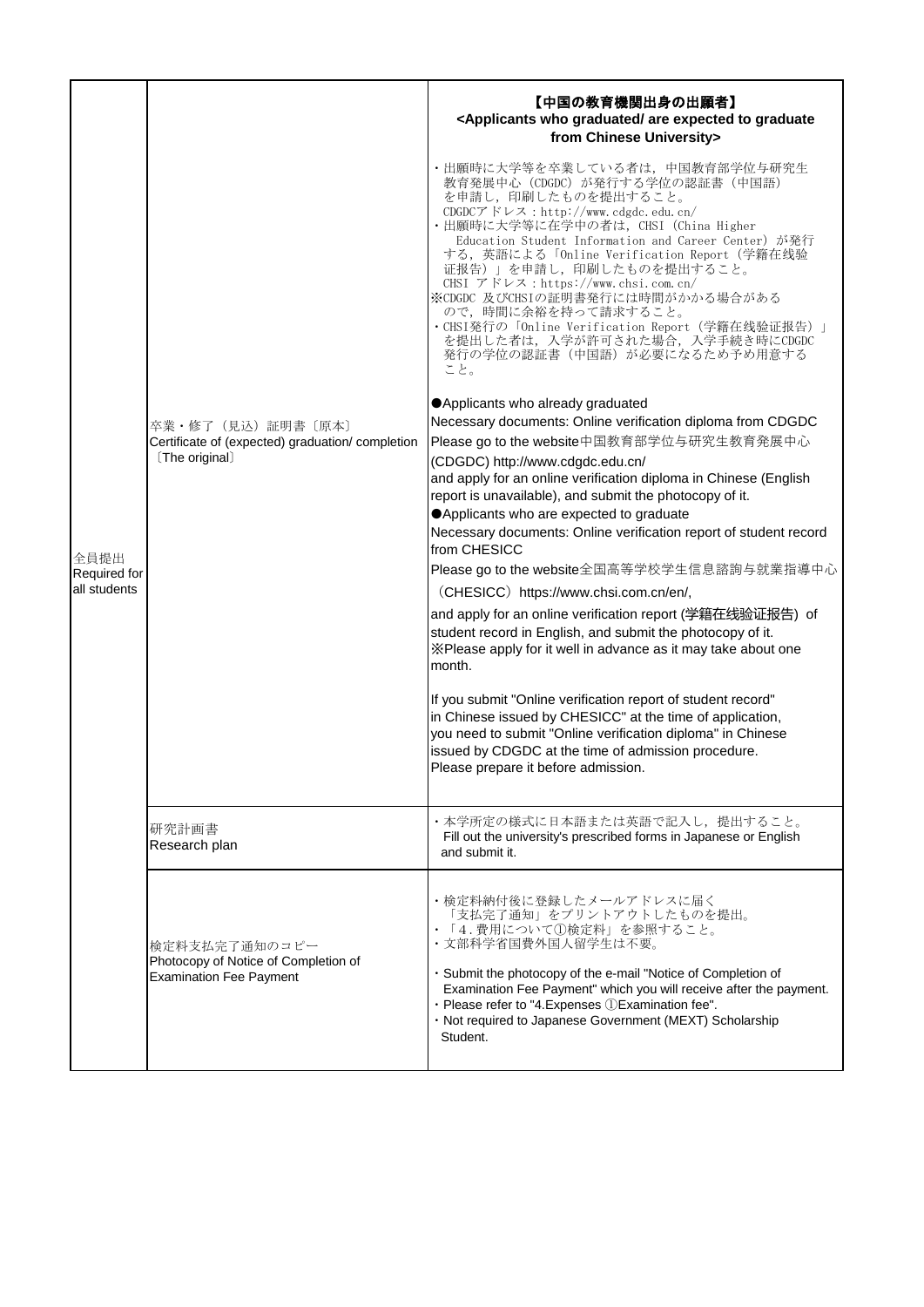|                                      | 学部成績証明書及び大学院成績証明書〔原<br>本〕<br>Transcripts of Bachelor's course and<br>Master's course [The originals]                                                                                                                                                 | 【中国以外の教育機関出身の出願者】<br><applicants are="" expected="" graduate<br="" graduated="" to="" who="">from a university in any country/region other than China&gt;<br/>・本学工学院(工学研究科)及び工学部出身者は提出不要。<br/>・出願時に卒業・修了見込であった者は、入学が許可された<br/>場合、入学手続き時に最終版が必要になるため入学までに<br/>必ず最終版を用意すること。<br/>・証明書の原本が日本語又は英語以外の言語で書かれている場合<br/>「当該言語で書かれた証明書の原本」と「公的な和訳又は<br/>は.<br/>英訳の原本」の両方を添付すること。<br/>· Not required for graduates of Graduate School/ Faculty/ School<br/>of Engineering, Hokkaido University<br/>· If you are not graduated at the time of application, you need<br/>to submit the final version of transcript at the time of admission<br/>procedure. Please prepare it before admission.<br/>. If the transcript is issued in a language other than Japanese<br/>or English, please submit the original transcript in your native<br/>language and the original Japanese or English translation</applicants>                                                                                                                                                                                                                                                                                                                                                                                                                                                                                                                                                                                                                                                                                                                                                                                                                                                                                                                                                                                                                                                                                                                         |
|--------------------------------------|------------------------------------------------------------------------------------------------------------------------------------------------------------------------------------------------------------------------------------------------------|---------------------------------------------------------------------------------------------------------------------------------------------------------------------------------------------------------------------------------------------------------------------------------------------------------------------------------------------------------------------------------------------------------------------------------------------------------------------------------------------------------------------------------------------------------------------------------------------------------------------------------------------------------------------------------------------------------------------------------------------------------------------------------------------------------------------------------------------------------------------------------------------------------------------------------------------------------------------------------------------------------------------------------------------------------------------------------------------------------------------------------------------------------------------------------------------------------------------------------------------------------------------------------------------------------------------------------------------------------------------------------------------------------------------------------------------------------------------------------------------------------------------------------------------------------------------------------------------------------------------------------------------------------------------------------------------------------------------------------------------------------------------------------------------------------------------------------------------------------------------------------------------------------------------------------------------------------------------------------------------------------------------------------|
|                                      |                                                                                                                                                                                                                                                      | certified by an issuing institution or public notary.<br>【中国の教育機関出身の出願者】                                                                                                                                                                                                                                                                                                                                                                                                                                                                                                                                                                                                                                                                                                                                                                                                                                                                                                                                                                                                                                                                                                                                                                                                                                                                                                                                                                                                                                                                                                                                                                                                                                                                                                                                                                                                                                                                                                                                                        |
| 全員提出<br>Required for<br>all students | ・学部成績証明書及び大学院成績証明書〔原<br>本)<br>· CHSIへの申請日がわかる申請画面のコ<br>ピー<br>· Transcripts of Bachelor's course and<br>Master's course [The originals]<br>· Copy of CHESICC web application screen<br>showing the date you applied for issuance of<br>the transcript | <applicants are="" expected="" graduate<br="" graduated="" to="" who="">from Chinese University&gt;<br/>. CHSI (China Higher Education Student Information and Career<br/>Center) が発行する英語による成績証明書を、CHSIから本学院<br/>(kokusai@eng.hokudai.ac.jp) あてに直接メールで送信する形で<br/>提出すること。<br/>CHSI アドレス: https://www.chsi.com.cn/<br/>※CHSIの証明書発行には時間がかかる場合があるので、時間に<br/>余裕を持って請求すること。<br/>・出願時に卒業・修了見込であった者は、入学が許可された場合,<br/>入学手続き時に最終版(中国の教育機関で卒業・修了後に発行さ<br/>れた成績証明書によりCHSIが発行した成績証明書)が必要になる<br/>ため入学までに必ず用意すること。<br/>※2022年5月27日 (金) までにCHSIへ証明書発行を依頼した場合は,<br/>出願書類の提出期間までに届かなかった場合でも、出願書類として<br/>受理する可能性があります。それ以降に申請して出願期間に届かな<br/>い場合は、書類不備として受理しません。CHSIへの申請日が分かる<br/>Web画面のコピーを提出すること。<br/>· Please go to the website 全国高等学校学生信息諮詢与就業指導中心<br/>(CHESICC) https://www.chsi.com.cn/en/<br/>and apply for a verification report of transcript in English.<br/>(It costs 150 RMB)<br/>· The approved transcript is valid only when it is directly<br/>sent from CHESICC to the graduate school of engineering e-mail<br/>(kokusai@eng.hokudai.ac.jp) by the application deadline.<br/>Please apply for it well in advance as it may take about one<br/>month <math>(*)</math>.<br/>· If you are not graduated at the time of application, you need<br/>to submit the final version of transcript (transcript issued by<br/>CHESICC based on the transcript issued by Chinese University<br/>after your graduation or completion) at the time of admission<br/>procedure. Please prepare it before admission.<br/>X If you apply to CHESICC for issuance of the transcript by<br/>May 27 2022, your application documents may be accepted<br/>even if the transcript not arrive at us by the application deadline.<br/>However, if you apply for it after May 28 2022, and<br/>it does not arrive at us by the deadline, your application will<br/>not be accepted.<br/>※Please submit a copy of CHESICC web application screen<br/>showing the date you applied for issuance of the transcript as<br/>a proof of your request.</applicants> |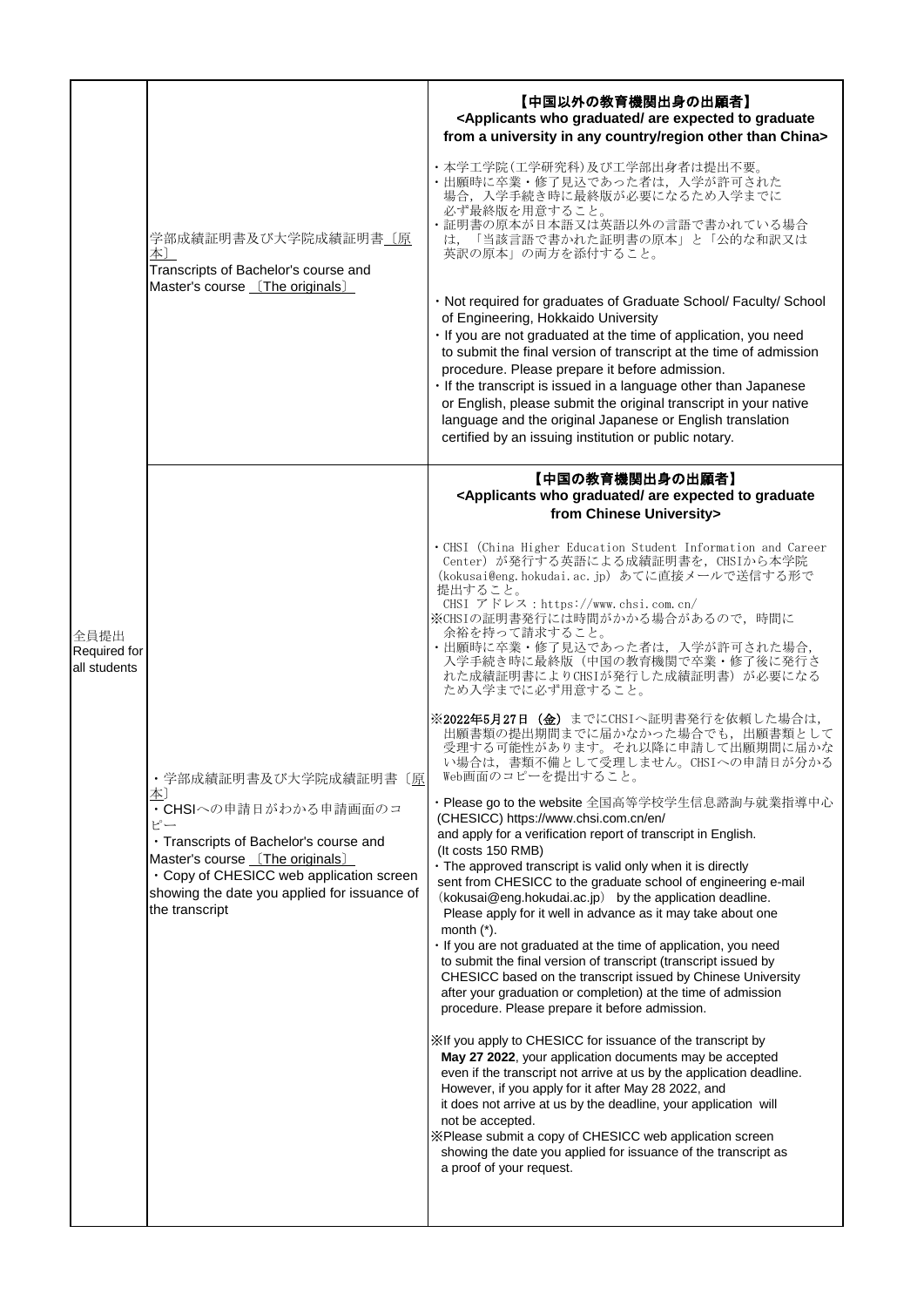| 全員提出<br>Required for<br>all students                                                                                                                                                          | 写真3枚<br>3 of photographic portraits of applicant                                                                                                                                                                                                                                                                                                                                                                                    | ・縦4cm×横3cm: 2枚 (うち1枚は研究生入学願書に貼付)<br>·縦3cm×横2.5cm:1枚<br>・3ヶ月以内に撮影したもの。<br>・写真の裏に氏名を記載すること。<br>$\cdot$ 2 of photographic portraits of applicant in size 4cm $\times$ 3cm<br>(Paste one of them on your Application for Research Student.)<br>A photographic portraits of applicant in size $3cm \times 2.5cm$<br>$\cdot$ Taken within the last 3 months<br>. Write your name on the back of the photos.                                                                                                                                                                                              |
|-----------------------------------------------------------------------------------------------------------------------------------------------------------------------------------------------|-------------------------------------------------------------------------------------------------------------------------------------------------------------------------------------------------------------------------------------------------------------------------------------------------------------------------------------------------------------------------------------------------------------------------------------|----------------------------------------------------------------------------------------------------------------------------------------------------------------------------------------------------------------------------------------------------------------------------------------------------------------------------------------------------------------------------------------------------------------------------------------------------------------------------------------------------------------------------------------------------------------------------------------------------|
| 提出<br>Required for<br>all<br>international<br>students                                                                                                                                        | 外国人留学生 最終出身学校の指導教員の推薦書 [原本]<br>Recommendation letter from a supervisor at<br>graduate institution [The original]                                                                                                                                                                                                                                                                                                                    | ・様式任意。(日本語または英語で作成されていること)<br>・本学工学院(工学研究科)及び工学部出身者は提出不要。<br>・最終出身学校の指導教員の署名がある原本を提出すること<br>(電子サインは不可)。<br>• 出願期間初日より1年以内に発行されたものであること。<br>· Unspecified format (It must be written in Japanese or in English)<br>· Not required for graduates of Graduate School/ Faculty/ School<br>of Engineering, Hokkaido University<br>. It should be an original with the signature of academic advisor<br>at the institution most currently you graduated. (Digital signature<br>is not acceptable.)<br>. It must be a certificate issued within one year from the first day of<br>the application period. |
|                                                                                                                                                                                               | パスポートのコピー<br>Photocopy of passport                                                                                                                                                                                                                                                                                                                                                                                                  |                                                                                                                                                                                                                                                                                                                                                                                                                                                                                                                                                                                                    |
| 入学時に民間<br>会社等に所属<br>している場合<br>のみ提出<br>Required only<br>for those who<br>belong to a<br>private<br>company<br>when he/she<br>enrolls at<br>Hokkaido<br>University as<br>a research<br>student. | 研究が個人的研究である旨の本人の確約書<br>Letter of commitment prepared by the applicant<br>indicating the reason he/she wishes to conduct<br>personal research                                                                                                                                                                                                                                                                                        | ・本学所定の様式(様式1)に記入し,提出すること。<br>Complete and submit the university's prescribed form. (Form 1)                                                                                                                                                                                                                                                                                                                                                                                                                                                                                                        |
|                                                                                                                                                                                               | 会社等の事業目的追求のために派遣するもので<br>はない旨の所属長の確約書及び在籍のまま研究<br>生として入学することに差し支えない旨の所属<br>長の承諾書<br>Letter of commitment prepared by your<br>immediate supervisor confirming that you are not<br>being sent by your company to conduct research<br>at the university for business purposes and a<br>letter of approval prepared by your immediate<br>supervisor indicating approval of your admission<br>as a research student while being employed | ・本学所定の様式(様式2)に記入し、提出すること。<br>Complete and submit the university's prescribed form. (Form 2)                                                                                                                                                                                                                                                                                                                                                                                                                                                                                                        |

※出願書類と併せて「出願書類提出確認票」も提出すること。

※出願書類に不備がある場合は、出願書類を受理しません。

※出願書類の記載方法について不明な点がある場合は、事前に「6.出願書類提出先」に問い合わせること。

※出願書類記載後及び出願書類郵送前の記載内容等確認は受け付けないので、誤記や記入漏れがないよう各自で確認する こと。

※出願書類に虚偽の記載をした者は、入学決定後であっても入学を取り消すことがある。

※Please submit "Check List of Application Documents" along with the application documents.

※If the application documents are incomplete, they will not be accepted.

※If you have any questions about how to fill out the application documents, please contact "6. Mailing Address" in advance. ※We do not accept checking of the contents after you fill out the application documents and before you mail them.

Please check the contents by yourself and make sure that there are no errors or omissions.

※If you make false statements in the application documents, your admission may be canceled even after it is accepted.

# ※本学所定の様式は,下記ウェブサイトよりダウンロードすること。

Prescribed forms may be downloaded from the university's website below.

 【工学研究院 Faculty of Engineering】 http://www.eng.hokudai.ac.jp/graduate/examinfo/ 【工 学 部 School of Engineering】 http://www.eng.hokudai.ac.jp/entrance/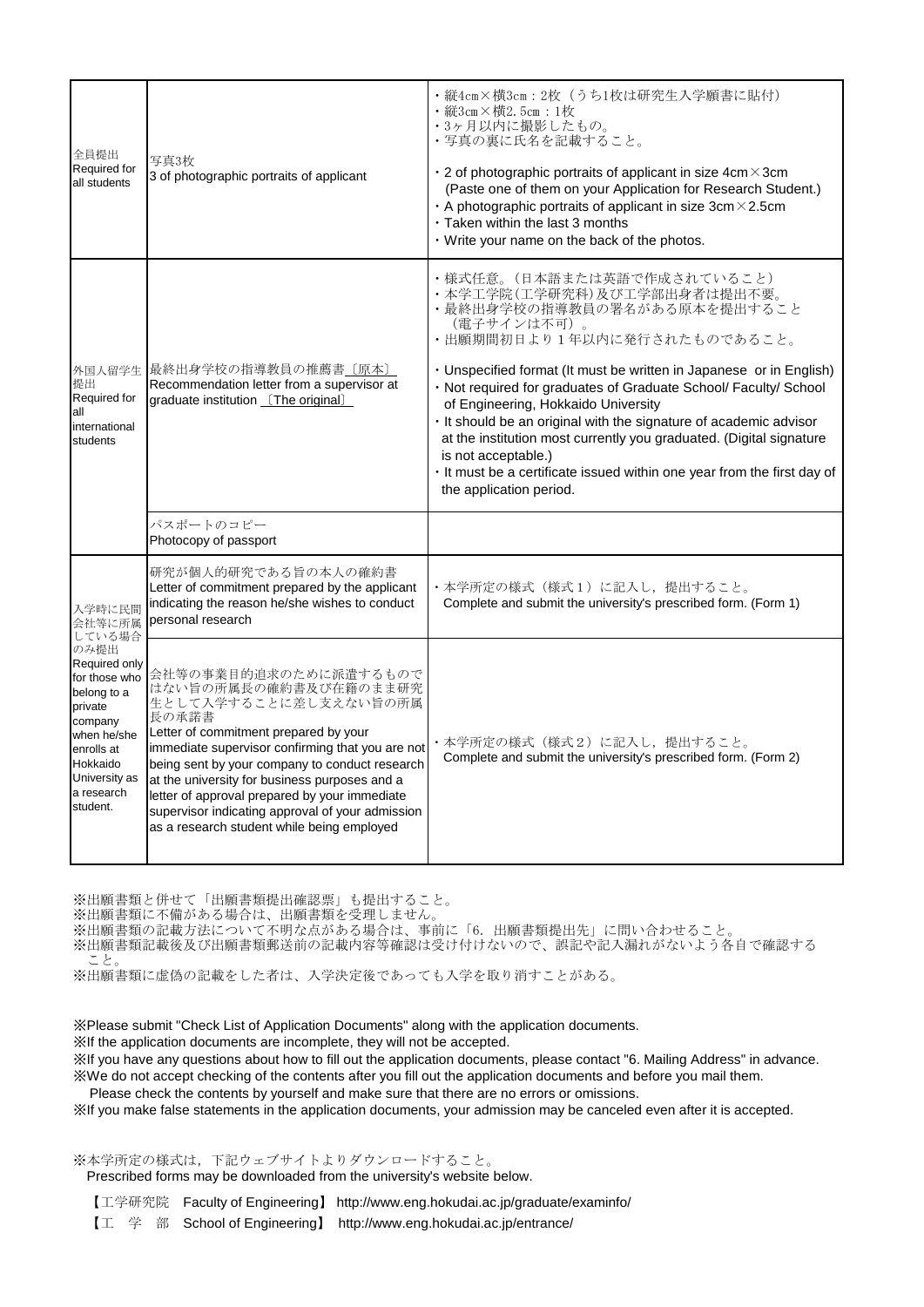#### 4.費用について **Expenses**

|                     | $ 9,800 \text{H} (9,800 \text{ yen})$                                                                                                                                                                             |
|---------------------|-------------------------------------------------------------------------------------------------------------------------------------------------------------------------------------------------------------------|
|                     | ・「1. 出願期間」の期間中に「インターネット出願サイト (http://e-apply.jp/e/hokudai-eng/)」を通じて支払う                                                                                                                                           |
|                     | こと。<br>・期間初日は10時00分から、最終日は17時00分まで支払いが可能。<br>・コンビニエンスストア,クレジットカード等での支払いが可能。<br>(支払いに際し,決済手数料500円が必要と<br>なる。)<br>・検定料の納付にあたっては、パスワードが必要になるため、事前に工学系事務部教務課国際企画事務室宛<br>(kokusai@eng.hokudai.ac.jp)にメールでパスワードを請求すること。 |
| ①検定料<br>Examination | · Pay examination fee through our application website (http://e-apply.jp/e/hokudai-eng/)                                                                                                                          |
| fee                 | during "1. Application Period".                                                                                                                                                                                   |
|                     | · Payment can be made through the application website from 10:00 a.m. of the first day to<br>5:00 p.m. of the last day of the application period.                                                                 |
|                     | · You may pay at a convenience store or online with a credit card. (There will be an<br>additional charge of 500 yen for the online payment service.)                                                             |
|                     | • When you pay the examination fee through the application website,<br><インターネット出願サイトQRコード><br>you need a password. Please send an e-mail to<br><online application="" code="" qr="" system=""></online>           |
|                     | "kokusai@eng.hokudai.ac.jp" to get the password.                                                                                                                                                                  |
|                     | $84,600H$ $(84,600 \text{ yen})$<br>・納付期日は入学許可者に別途通知する。                                                                                                                                                           |
| ②入学料                | ・クレジットカードでのみ支払いが可能。(デビッドカードやプリペイドカードは使用不可。)                                                                                                                                                                       |
| Enrollment          | • The due date of the payment will be announced to those whose admission have been approved.                                                                                                                      |
| fee                 | · You can pay the entrance fee with credit cards only. Debit cards (including Visa Electron) and prepaid<br>cards (e.g. Visa Travel Money) are not accepted for the payment.                                      |
|                     |                                                                                                                                                                                                                   |
|                     | 356,400円(年額)(356,400 yen (annual total))<br>前期・後期に分けて納付する。納付期日は入学許可者に別途通知する。                                                                                                                                      |
| ③授業料                | Payments are to be made in two installments. The due date of the payment will be announced to those whose admission                                                                                               |
| Tuition             | have been approved.                                                                                                                                                                                               |

※既納の検定料・入学料・授業料は,いかなる場合においても還付しない。

※入学時及び在学中に学生納付金の改定が行われた場合には、改定時から新たな納付金が適用される。

※Once paid, examination fees, enrollment fees and tuition payments shall not be refunded for any reason. ※If any revision is made at the time of admission or while the student is enrolled, the new amount will apply as of the time of the revision.

#### 5.出願書類提出方法 **Application submission**

書留郵便・DHL・EMSなど追跡可能なサービスで郵送すること。 ※各自配達状況を確認してください。出願書類の到着等に関する問い合わせには応じません。

Please send the application documents by registered mail, DHL, EMS, or other traceable means.

※Please check the delivery status by yourself. We will not respond to inquiries regarding the arrival of your application documents.

## 6.出願書類提出先(担当) **Mailing Address**

〒060-8628 札幌市北区北13条西8丁目 北海道大学工学系事務部教務課 国際企画事務室 Email:kokusai@eng.hokudai.ac.jp

Kita 13 Nishi 8, Kita-ku, Sapporo, 060-8628 Japan International Affairs Office of Engineering Academic Affairs Division School and Faculty of Engineering Hokkaido University Email:kokusai@eng.hokudai.ac.jp